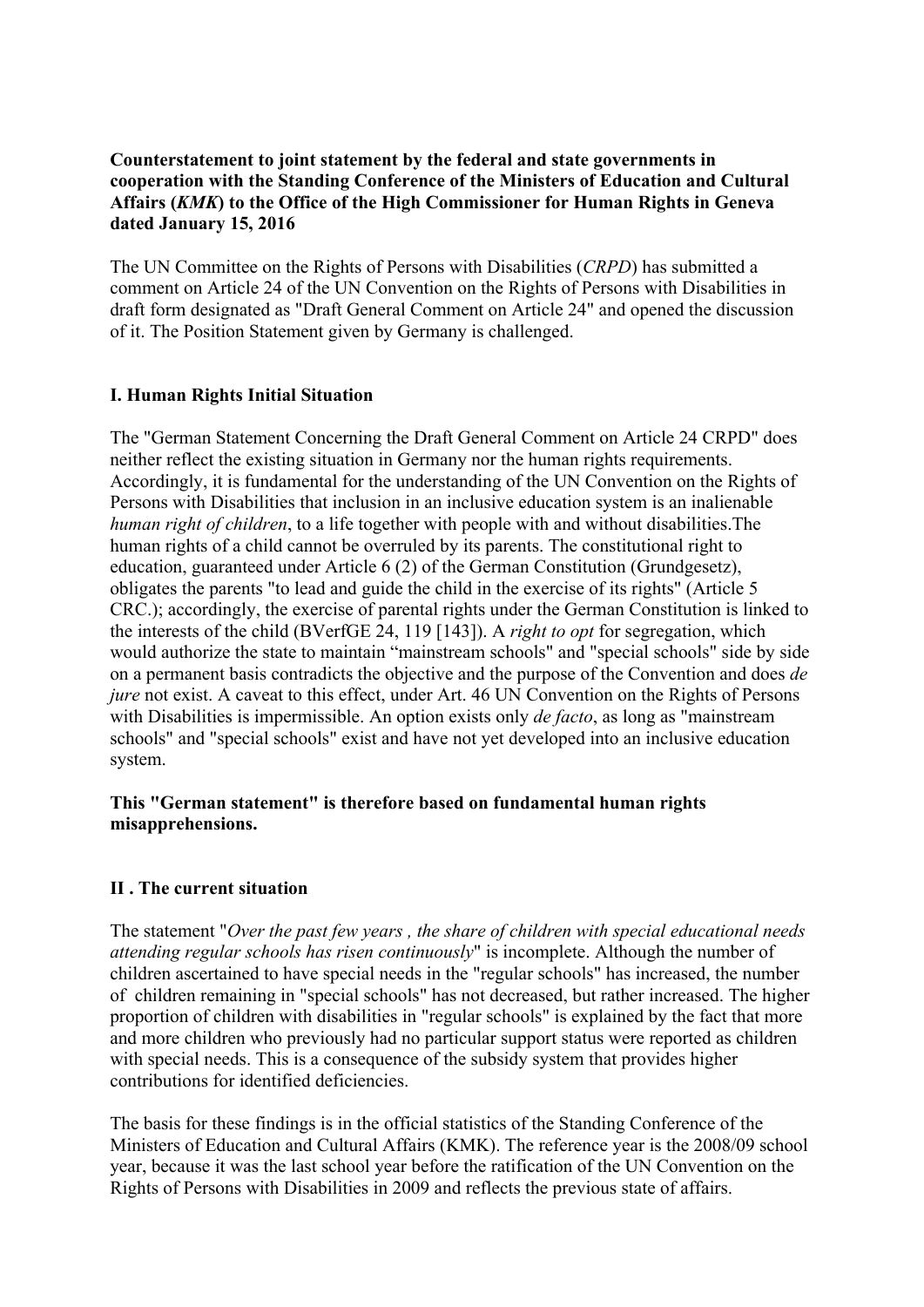Thereafter, the inclusion rate in Germany increased from 13.2 % in 2000/01 to 18.4 % in the reference year 2008/09 and finally to 31.4 %, in the last year under review (2013/14). The true situation is, however, only visible when these numbers are put in contrast with the proportion of those students diagnosed with special educational needs. These numbers are not declining. Rather, there are even 0.4 % more disabled students in special schools, since the reference year 2008/09, in Germany. The supposed increase in the inclusion rate is due only to the fact that a correspondingly higher number of children in "mainstream schools" were certified as having special educational needs.

## **There has not been a decline in the number of separately schooled students, on the overall average for Germany, although it was so in individual states.**

# **III . The understanding of inclusion in general**

Due to legal requirements of the states many teachers try, especially in elementary schools, inclusive concept teaching methods, although the implementation conditions fall far short of the practical requirements and therefore setbacks can be observed. Also, when there is a consensus that an implementation of the Convention is not possible "overnight", this is even less acceptable than that there is in no federal state a satisfactory concept for the actual implementation of inclusive education, but instead the present inadequate conditions continue to exist.

According to the recommendations "Inclusive Education for Children and Youth with Disabilities in Schools" (*Resolution of the Standing Conference of the Minister of Education and Cultural Affairs (KMK) of October 20, 2011*), the implementation steps for the creation of an inclusive education system with a continued validity of general educational standards shall be limited to the co-education of children with disabilities in "mainstream schools", with the involvement of specially trained education professionals; the teachers in "regular schools" shall be trained especially for diagnostic skills. This reduces the *general* human right to participate in society to a special law for people with disabilities. Inclusion, on the other hand, requires the development of a comprehensive educational and school law concept for the coexistence of *all* children, with and without disabilities, which makes individuality and diversity a basis for pedagogical action. The conditions for accomplishing it go far beyond the requirements described by the Standing Conference of Ministers of Education and Cultural Affairs, in terms of structural, spatial and of personnel aspects, as well as with respect to the provision of "reasonable accommodation" (*Art. 2 UN Convention on the Rights of Persons with Disabilities*) for children with disabilities.

For university education and further education, present and proven concepts must therefore be seized upon, in order to enable the organization and planning of inclusive education. At the same time, competencies must be communicated that enable to develop the most varied learning scenarios, reflecting the diversity and wealth of the talents, and to manage, in particular, in coexistence with seriously and the most severely disabled children, the common life in the school day.

**The recommendations of the Standing Conference of Ministers of Education and Cultural Affairs and the corresponding concepts of federal states need fundamental revision in order to comply with the Convention.**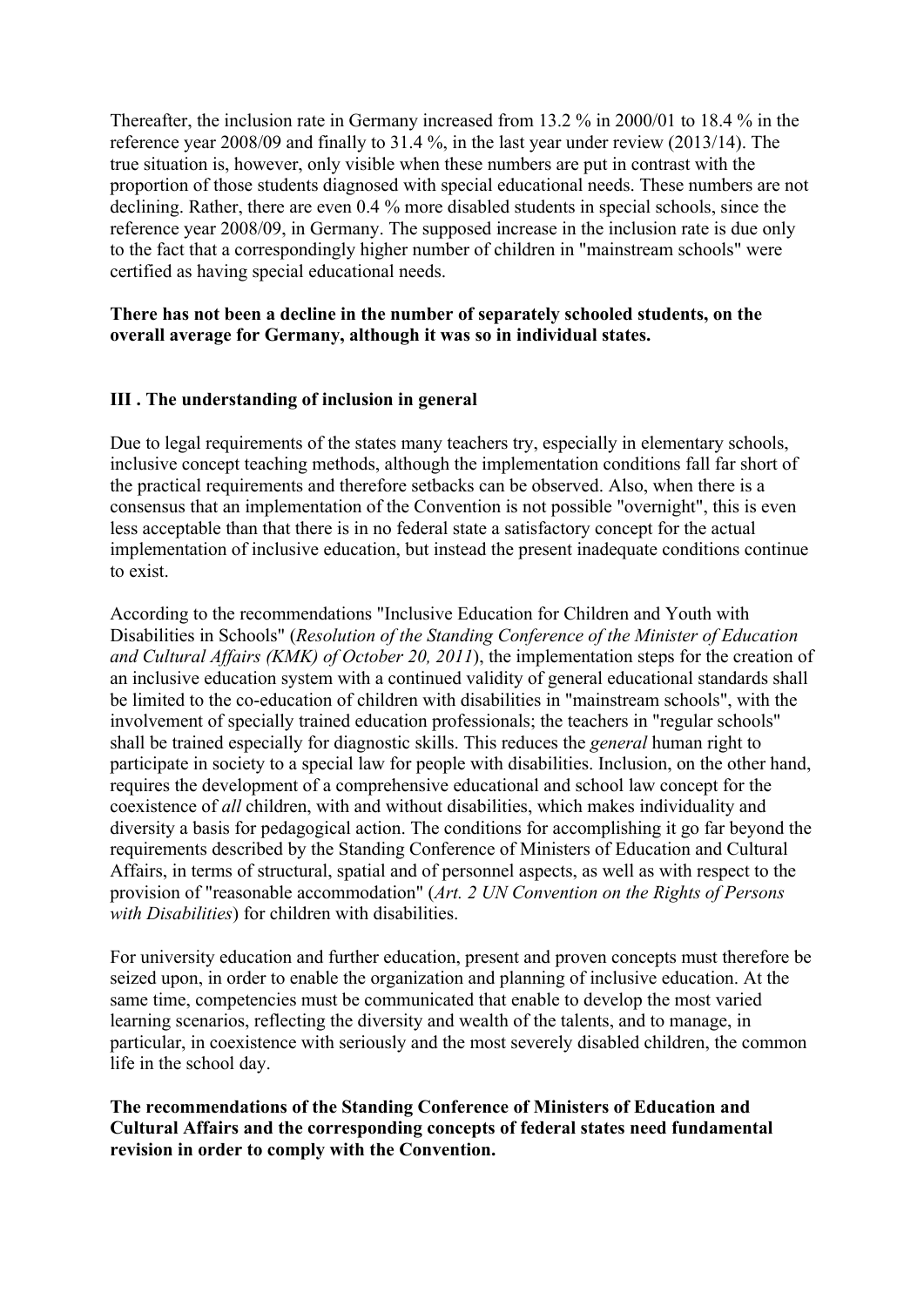## **IV. Conclusions**

In the opinion of the undersigned, the UN Committee should

- not regard the "German Statement" as a final description of the situation in Germany and responsibly demand from the federal government a valid evaluation of available data;
- call on the federal government to provide an overview of the state of opinion on the implementation of the UN Convention on the Rights of Persons with Disabilities in Germany and thereby also involve relevant societal groups;
- explicitly highlight the apparent weaknesses in the implementation of the Convention in the General Comment, in order to create a foundation for future *Concluding Observations*, with respect to the states reporting by Germany.

Signed in Bielefeld, Germany, on February 18, 2016

#### "Politik gegen Aussonderung – Koalition für Integration und Inklusion e.V." Prof. Dr. Anne-Dore Stein, Evangelische Hochschule Darmstadt Chair

**Dr. Reinald Eichholz**, ehem. Kinderbeauftragter der Landesregierung Nordrhein-Westfalen; **Prof. Dr. em. Hans Wocken**, Universität Hamburg; **Dr. Brigitte Schumann**, Bildungsjournalistin, **Dr. Irmtraud Schnell**, Universität Frankfurt/Verein Politik gegen Aussonderung; **Prof. Dr. Peter Rödler**, Universität Koblenz/ Landau/ Verein Politik gegen Aussonderung; **Dr. Marcus C. Funke**, Rechtsanwalt, Kanzlei Latham & Watkins, Frankfurt; **Kristin Ziegeler**, Rechtsanwältin, Kanzlei Latham & Watkins, Frankfurt; **Prof. Dr. Dieter Katzenbach**, Goethe-Universität Frankfurt; **Alexander Czarnetzki**, Hamburg/Verein Politik gegen Aussonderung; **Uwe Herschleb** , Hamburg; **Barbara Cárdenas**, Mitglied des Hess. Landtages Linksfraktion; **Jennifer Hahn**, Universität Koblenz-Landau; **Stefan Schuster**, Hamburg/Verein Politik gegen Aussonderung; **Angelika Bengel**, Darmstadt/Verein Politik gegen Aussonderung; **Robert Aust**, Leipzig; **Jonas Lanig**, Aktion Humane Schule; **Franz Kampers**, Aurich/Vorstandsmitglied GEW Fachgruppe Sonderpädagogik Niedersachsen; **Herbert Renken**, Vorstandsmitglied GEW Fachgruppe Sonderpädagogik Lüneburg; **Maria Landwehr**, Universität Bielefeld; **Holger Westphal**, Osnabrück, Vorstandsmitglied GEW Fachgruppe Sonderpädagogik Niedersachsen; **Heidi Jüchter-Kasper**, Albert-Schweitzer-Schule Uslar; **Joana Armbruster,** Pädagogische Hochschule Ludwigsburg; **Julia Wiebigke**, Leibniz Universität Hannover; **Prof. Dr. Willehad Lanwer**, Darmstadt, Evangelische Hochschule Darmstadt; **Traudel Hell**, Saarbrücken, Miteinander Leben Lernen; **André Dupuis**, Fellbach/GEW-Vorsitzender d. Bundesfachgruppenausschusses Sozialpäd. Berufe; **Prof. Dr. Reimer Kornmann**, Pädagogische Hochschule Heidelberg; **Christian Eichfeld**, Universität Leipzig, LAGIS Gemeinsam leben-gemeinsam lernen. Inklusion in Sachsen e.V.; **PD Dr. Graf, Erich Otto**, Basel; **Ruby Vivien Räcker**, Stuttgart / Verein Politik gegen Aussonderung; **Dr. Dorothea Terpitz**, Gemeinsam leben Hessen e.V.; **Sabine Klemm**, Karlsruhe; **Sibylle Blömer-Hausmanns**, Auw bei Prüm / inclusio; **Martina Buchschuster**, LAG Bayern Gemeinsam leben - gemeinsam lernen; **Norbert Spiegl**, LAG Gemeinsam leben gemeinsam lernen Bayern; **Prof. em. Dr. Georg Feuser**, Zürich, Institut für Erziehungswissenschaft; **Jonas Böhmer**, Verein Politik gegen Aussonderung; Meyer, Münster; **Siegrid Trommershäuser**, Frankfurt am Main, Schulamtsdirektorin i.R.; **Christine Müller**, Raisting; **Dieter van Holst**, Frankfurt am Main; **Gerhild Kirschner**, Braunfels; **Bernhard Altert**, Frankfurt am Main; **Silke Henningsen**, Frankfurt am Main; **Jürgen Stippler**, Nördlingen; **Prof. (em.) Dr. Wolfgang Jantzen**, Bremen; **Laura Wurzel**, Darmstadt; **Andrea Mergen**, Feldkirchen-Westerham; Dott. ssa. **Rosa Anna Ferdigg**, Evangelische Hochschule Darmstadt; **Dr. Jobst Krautheim**, Gießen/ Gesamtschulleiter i.R.; **Gigi Witthohn**, Frankfurt am Main; **Sylvia Willig**, Mainz; **Susanne Pauli**, Arnsberg, Studentin EH Darmstadt; **Jutta Hönes**, GLGL für Inklusion im Landkreis Göppingen; **Georg Stindt**, Frankfurt am Main; **Jasmina Stindt**, Frankfurt am Main; **Costa Marangos**, Frankfurt am Main; **Stefanie Krach**, Evangelische Hochschule Darmstadt ; **Peter Bauernfeind**, Nürnberg; **Theresa Hildebrand**, Inklusionsberatungsstelle Frankfurt / Gemeinsam leben Frankfurt e.V.; **Barbara von Heereman,** Dresden; **Anne Röckel**, Zwingenberg**; Roswitha Raab**, Lebenshilfe e.V.; **Gisela Bründermann**, Bremen; **Samuel Konrad**, Frankfurt am Main; **Thomas Witthohn**, Frankfurt am Main; **Julia Wunsch**, Landesarbeitsgemeinschaft Inklusion in Sachsen LAGIS Gemeinsam leben - Gemeinsam lernen e.V.; **Dr. Gabriele Klumpp**, Ostfildern; **Dr. Stefan Doose**, Lübeck; Bernadette Voss, GLGL für Inklusion im Landkreis Göppingen; **Laura Tagliabue**, Frankfurt am Main; Löchte, Hünfelden; Andreas Klumpp, Ostfildern; Christiane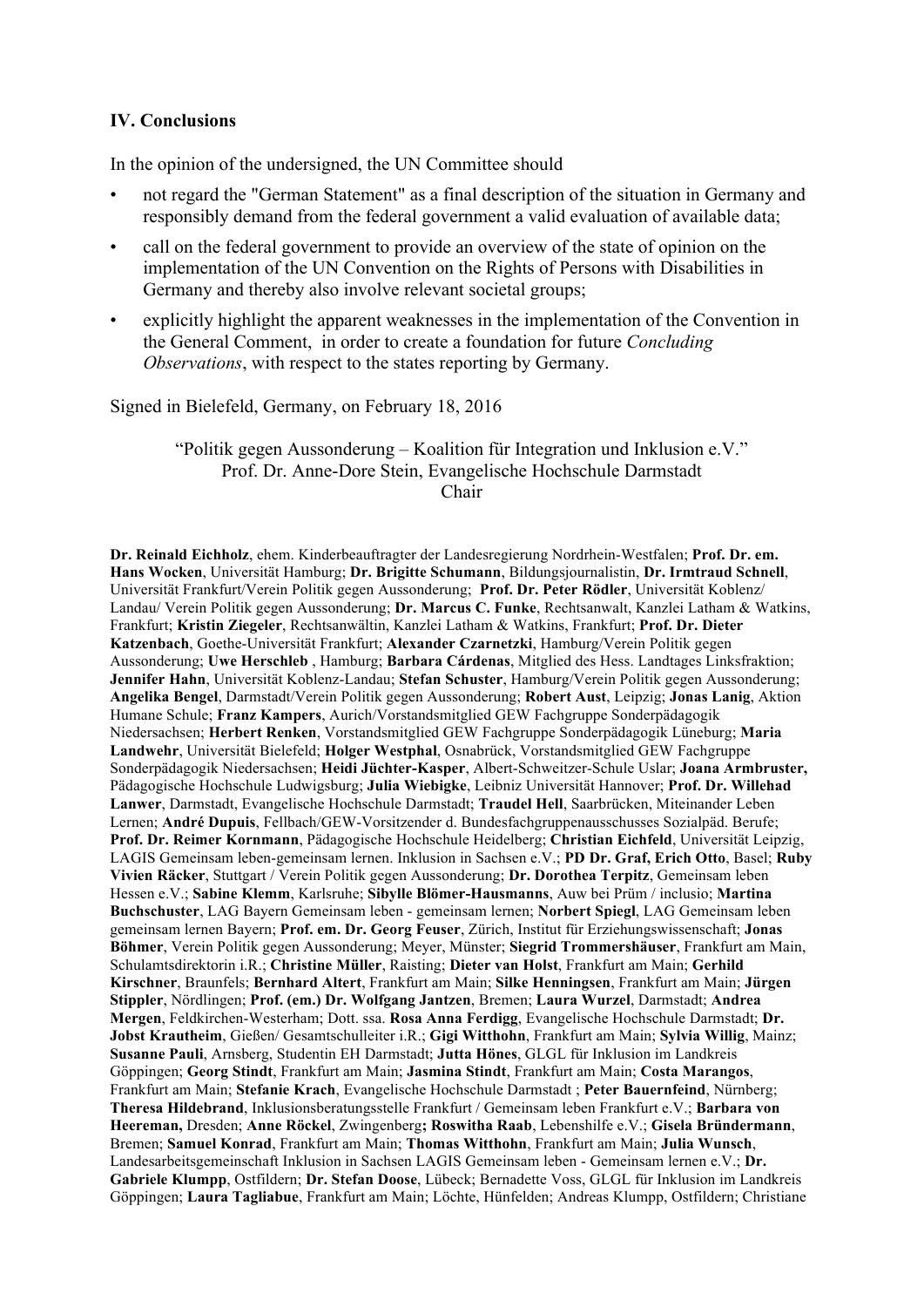Müller, Bremen; **Ilse Blug**, Saarbrücken/Miteinander Leben Lernen; **Manfred Palm**, Bielefeld; **Dr. med. Alexandra Palzer**, Arbeitsgemeinschaft Inklusion Gemeinsam leben gemeinsam lernen Heidenheim; **Annette Trube**, Arbeitskreis Inklusion Weinheim; **Rita Szasz**, Plankstadt; **Prof. Dr. Erik Weber**, Ev. Hochschule Darmstadt; **Dipl.Päd. Engler-Soyer**, Ladenburg; **Newrzella,** Hirschberg an der Bergstraße; **Annette Kiene**, Universität Bielefeld; **Prof. Dr. (i.R.) Ulrike Schuldenmann**, Bielefeld/Berlin; **Laura Haltbrink**, ; **Dipl. Päd. Sarah Kurmitzki**, Universität Bielefeld; **Anna Külker**, Universität Bielefeld; **Syri Perterson**, Oldenburg; **Dr. Brigitte Kottmann**, Universität Bielefeld**; Prof. Dr. (em.) Jutta Schöler**, Technische Universität Berlin; **Nina Hömberg**, Berlin; **Prof. Dr. Frauke Mingerzahn**, Hochschule Magdeburg-Stendal; **Dr. Frank J.Müller,** Berlin; **Dr. Edith Brugger-Paggi**, Freie Universität Bozen; **Mandy Hauser** ; **Udo Kumer**, ; **Friederike Schulte**,; **Dr. Sven Bärmig**, Universität Leipzig; **Christian-Peter Schultz**, Humboldt-Universität Berlin; **Prof.Dr. Annette Textor**, Universität Bielefeld; **Magdalena Gercke**, Universität Erfurt; **Prof. Dr. Ulf Preuss-Lausitz**, Technische Universität Berlin; **Prof. Dr. Birgit Lütje-Klose**, Universität Bielefeld ; **Prof. Dr. Sabine Radtke**, Universität Paderborn; **Dr. Faraj Remmo,** Uni Bielefeld; **Sabine Hettinger**, Hannover; **Prof. Dr. Robert Schneider**, Universität Salzburg; **Dr. Anne Rischke**, Universität Bielefeld; **Dr. Plangger,** Mals/ Italien; **Wolfgang Potel**, Drochtersen; **Michael Longhino**, Graz ; **Prof. Dr. (em.) Helga Depp**e, Frankfurt; **Dana Tegge,** Humboldt Universität Berlin; **Barbara Michel**, Fachhochschule Nordwestschweiz Basel ; **Katarina Ronaric**, Berlin; **Nina Hömberg**, Berlin**; Ansgar Böschen**, Oldenburg; **Steffen Hunger**, Universität Oldenburg; **Katja Klose**, Universität Bielefeld; **Kathrin te Poel**, Universität Bielefeld; **Susanne Springard**, Herdorf; **Prof. Dr. Angelika Heuschel**, Leuphana Universität Lüneburg; **Maren Gnibrau**, Dortmund; **David Jahr**, Universität Halle; **Prof. Dr. Andreas Hinz**, Universität Halle (Saale); **Dr. Bruno Achermann**, PH Luzern**; Prof. Dr. Tanja Sturm**, Fachhochschule Nordwestschweiz Nordwestschweiz Basel; **Sandra Däppen**, Fachhochschule der Nordwestschweiz Basel ; **Dr. Pfitzner**, Greven; **Malin Ogrissek**, Essen; **Prof. Dr. H. Kullmann**, Universität Bielefeld; **Prof. Dr. Vera Moser**, Humboldt Universität Berlin; **Dr. Petra Lutter**, Universität Bielefeld; **Dr. Plate**, Berlin; **Dr.Ulrike Barth**, Berlin; **D. Dollezul**, Berlin; **K. Müller**, Gießen; **K. Scheidt**, Universität Bremen; **D. Gloystein**, Berlin; **Karin Petzold,** Berlin; **Hannah Dehning**, Oldenburg; **Prof. Dr. Susanne Thurn**, Universität Bielefeld; **Stefan Kolke**, Universität Leipzig; **Martina Siemer,** Universität Bremen; **Philipp Frank**, Frankfurt; **Dr. Marina Egger**, Humboldt Universität Berlin; **Sophie Görtler**, Humboldt Universität Berlin; **Ines Schiermeyer**, Universität Bielefeld; **Anna Höffner**, Universität Leipzig; **P. Schubert**, Bremen; **Elena Pucelitz** , Gudensberg; **Julia Schoenewolf**, Fritzlar; **Cornelia Winkler**, TU Dresden; **Claudia Stahl**, Langgöns; **Anne Paula**, Justus Liebig Universität Gießen; **Nina Trottnow**, JLU Gießen; **Anne Kene**, Gießen; **Lisa Döring**, Gießen; **Eileen Wagenknecht**, Gießen; **Daniel Bertels**, Universität Münster; **Dr. Carmen Zurbriggen**, Université Fribourg ; **Prof. Dr. Maria Kron**, Universität Siegen; **Birgit Papke**, Universität Siegen; **Ines Boban**, Uni Halle; **Dr. Donja Amirpur**, Uni Paderborn; **Dr. Birgit Holler-Nawitzki**, Uni Bielefeld; **Dr. Ingrid Arndt**, Uni Bremen; **Prof. Dr. Helen Knauf**, Hochschule Fulda; **Prof. Dr. Andrea Platte**, TH Köln; **Prof. Dr. Ewald Feyerer**, Pädagogische Hochschule Linz; **Magdalena Hartmann**, Universität Hannover; **Dr. Michael Lichtblau**, Universität Hannover; **Katrin Velten**, Universität Bielefeld; **Prof. Dr. Simone Seitz**, Universität Paderborn; **Nina Joyce-Finnern**, Universität Paderborn; **Ulla Widmer-Rockstroh**, Grundschulverband Berlin; **Jan Thormeyer**, Bremen; **Matthias Lessig**, Freiberg; **Anita Koblmüller**, Universität Innsbruck; **Bettina Reiss-Semmler**, Goethe Universität Frankfurt; **Hehn-Oldiges**, Uni Frankfurt; **Prof. Dr. Merz-Atalik,** PH Ludwigsburg; **Beate Hennerky**, Wien; **Dr. Christian Nerowski**, Gießen; **Dr. Hanne Handwerk**, Bad Soden; **Susanne Kohlmeyer**, Uni Paderborn; **Petra Hecht**, Pädagogische Hochschule Voralrberg ; **Anke Groß**, Buchholz; **Hajat Stitou**, Universität Oldenburg; **Silke Boll,** Falkensee; **Ricarda Hartmann**, Universität Paderborn; **Peter Hakenberg**, Universität Bielefeld; **Maike Jirschitzka**, Universität Leipzig; **Lukas Schweppe**, Behindertenbeirat München; **Dr. Michael Wrase**, Wissenschaftszentrum Berlin für Sozialforschung; **Anne Piezunka**, Humboldt Universität ; **Timo Dexel**, Universität Münster; **Catania Pieper Piepez**, Universität Bielefeld; **Prof. Dr. Martin Heinrich**, Uni Bielefeld; **Benedikt Hopmann,** Uni Bielefeld; **Barbara Brokamp**, Montag-Stiftung Köln; **Roswitha Ritter**, Wuppertal; **Simone Manzen**, Oberursel; **Kornelia Joachim-Holz**, Tübingen; **Katharina Hamisch**, Universität Leipzig; **Veronika Frick**, Freie Universität Bozen; **Prof. Dr. Timm Albers**, Universität Paderborn; **Birgit Jäpelt**, Universität Erfurt; **Prof. Dr. Claudia Niedermair**, Pädagogische Hochschule Vorarlberg; **Prof. Dr. (em.)Walther Dreher**, Universität Köln**; Julia Gasterstädt**, Goethe Uni Frankfurt; **Benjamin Haas**, Universität Bremen; **Yannick Zobel**, Universität Bremen; **Sara Jung**, Universität Gießen; Prof. Dr. **Maria Meyer-Höger**, Ev. Hochschule Darmstadt